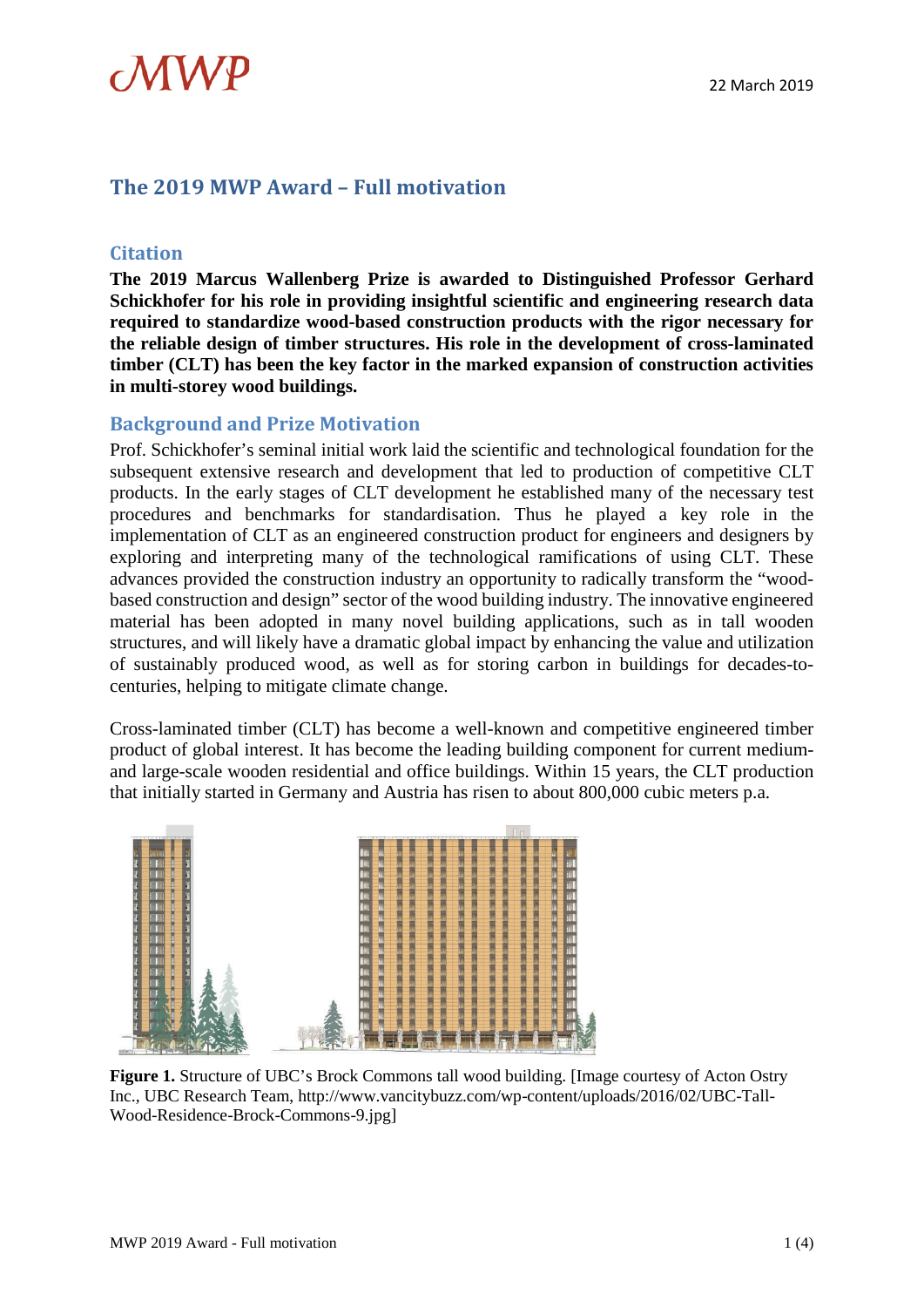# A W F



**Figure 2.** CLT panel layup. (From the book "100 UK CLT Projects", Waugh Thistleton Architects. https://www.thinkwood.com/clt100book).

The orthogonal, laminar structure allows its application as a full-size wall and floor element as well as a linear timber structural element able to bear loads in- and out-of-plane. Prefabrication of CLT guarantees a short assembly time (one storey per day) on a building site.

Gerhard Schickhofer's award is based on his ground-breaking scientific and engineering contributions to the development and successful technology transfer of cross-laminated timber (CLT), enabling its adoption as a mainstream building material. Since the mid-nineties, Prof. Schickhofer, along with his research team, has generated an impressive body of scientific and engineering knowledge and technology that has been crucial to the CLT success story. The Institute in Timber Engineering and Wood Technology that he heads, and the Competence Centre (Holz.bau Forschungs) that he cofounded, support and conduct application-oriented research using rigorous methodologies based on solid science. In addition, these institutes have acted as principal interfaces between the research community and the global timber industry.

The work of Gerhard Schickhofer in developing the concept of cross-laminated timber and his work with industry to develop certification and bring the material to the market, along with his ongoing commitment to research and development of the material has had a significant impact on construction and the architecture of the 21st century.

Of the researchers and professionals who have contributed to the development and applications of engineered wood products over the last 20 years, Prof. Schickhofer stands out for his vision of transferring scientific knowledge to practical application. His user-friendly software tools (e.g., CLTdesigner) and handbooks (e.g., European CLT BSPhandbuch and the Canadian and US CLT handbooks) have had an enormous influence in the field.

Prof. Schickhofer's research, passion, and commitment to the field of CLT have played a key role in raising the profile of wood for the construction of massive and tall structures. His contributions and vision have, directly and indirectly, enabled the construction of many tall, robust, and elegantly engineered wooden buildings around the globe.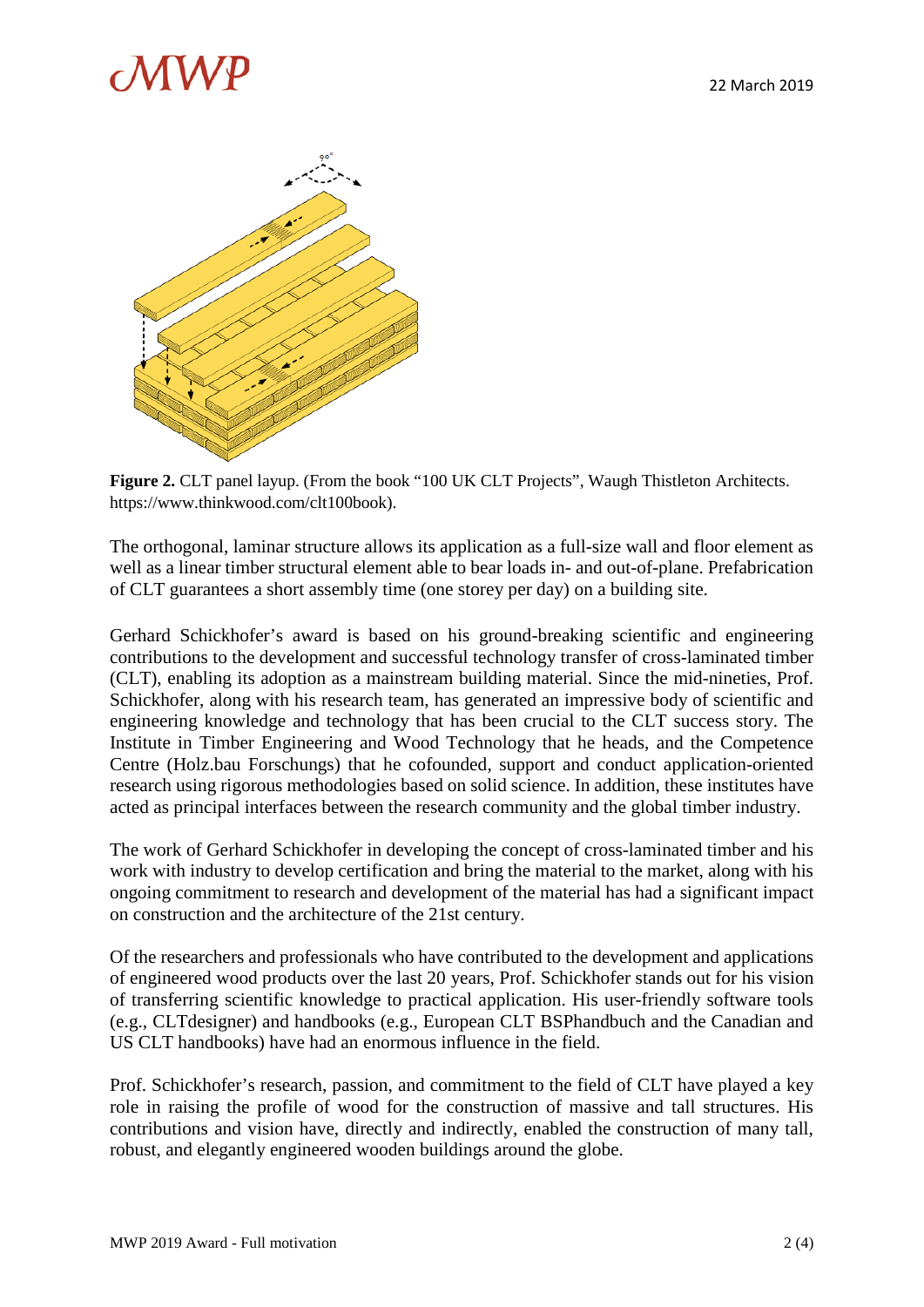

## **Gerhard Schickhofer**



Dipl.-Ing. Dr. Prof. Gerhard Schickhofer was born in 1962 in Vorau, Austria. He received his PhD. in 1994 at Graz University of Technology and was appointed Professor and Head of the Institute of Timber Engineering and Wood Technology at the same university in 2004.

Prof. Schickhofer has been internationally recognized for his insightful research and his technology transfer contributions that have been key to the commercialization of CLT.

The TU Graz research program led by Prof. Schickhofer has been, and continues to be, tightly aligned to both the current and evolving needs of CLT producers and the mass timber construction industry. This group has provided research direction and technical support to the industry and has catalysed close working relationships between the academics at Graz, cooperating universities, and the producers, architects and engineers working on CLT. The mechanisms used to develop and enhance the use of the product include regular CLT workshop, seminars, and frequent mill visits that are supplemented by an array of user-friendly software tools (e.g., CLTdesigner) and handbooks. The latter continue to be produced by the Centre under Prof. Schickhofer's leadership. The successful Canadian and US CLT handbooks, upon which Prof. Schickhofer provided editorial guidance and peer review, were modelled on the European CLT BSPhandbuch.[\\*](#page-2-0)

Prof. Schickhofer and his team have also played a crucial leadership role in the development of European standards and Technical Approvals procedures for CLT production and CLT's use in mass timber construction. As an accredited testing laboratory and technology centre, the Institute of Timber Engineering and Wood Technology continues to support the evolving European CLT industry through technical support, testing, and training.

In 1994 Gerhard Schickhofer presented his PhD thesis on "Starrer und nachgiebiger Verbund bei geschichteten, flächenhaften Holzstrukturen" and he received a Josef-Umdasch Award in 1995 for this work. A scientific compilation of his work was published in 1996 as a paper with the title "Elastic Analysis of Flexibly Jointed Laminated Timber Plates".

<span id="page-2-0"></span> <sup>\*</sup><https://graz.pure.elsevier.com/en/publications/bsphandbuch-holz-massivbauweise-in-brettsperrholz> <https://www.thinkwood.com/products-and-systems/clt-handbook>

<http://clta.jp/wp-content/uploads/2017/03/05f71a820fb402d10c20fd05ee196547.pdf>

https://www.thinkwood.com/clt100book

https://www.cltdesigner.at